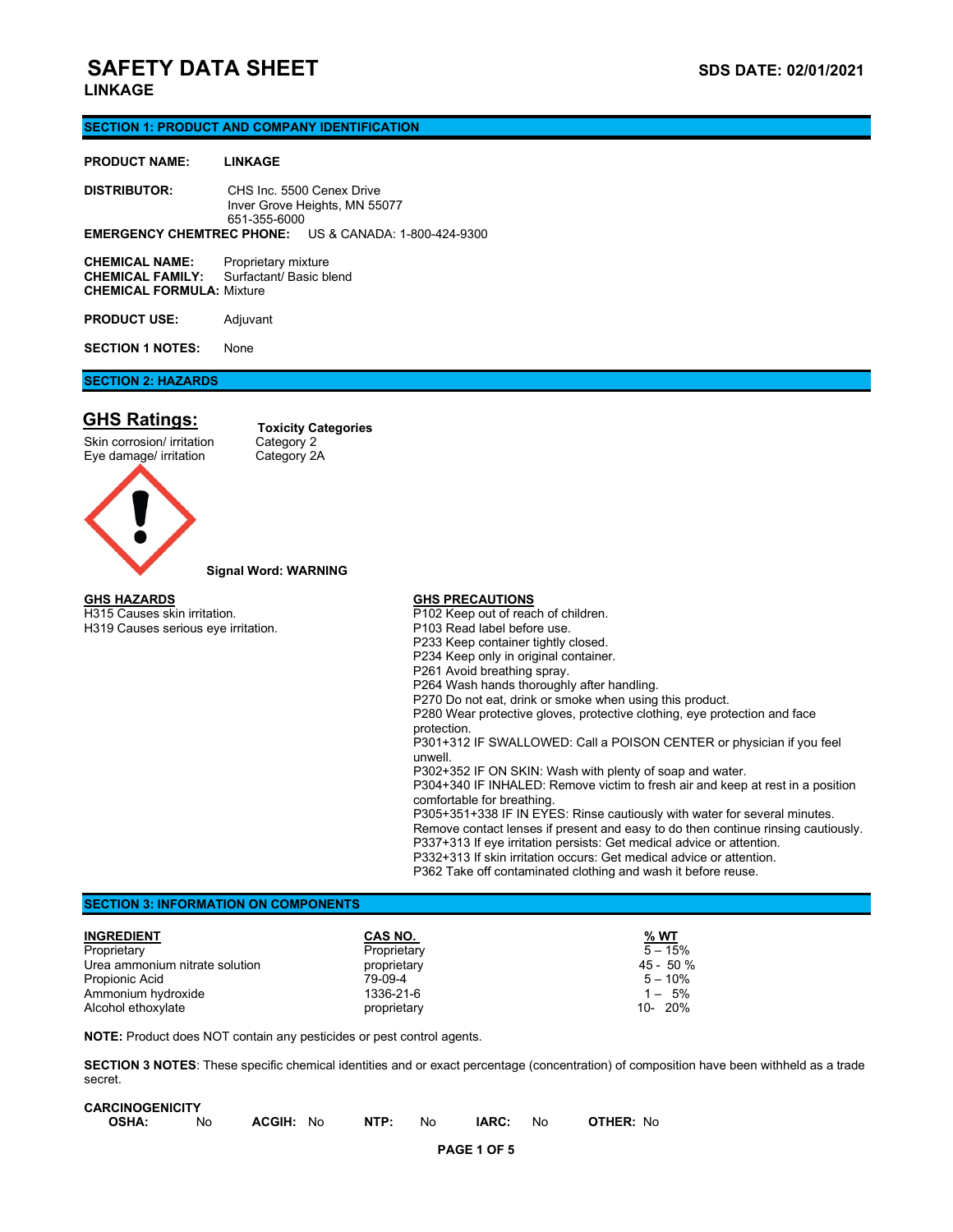## **SAFETY DATA SHEET SAFETY DATA SHEET LINKAGE**

## **SECTION 4: FIRST AID MEASURES**

### *Have the product container with you if calling a poison control center or doctor or going for treatment.*

*IF IN EYES:* Rinse cautiously with water for several minutes. Remove contact lenses if present and easy to do then continue rinsing. If eye irritation persists: Get medical advice or attention.

*IF ON SKIN OR CLOTHING:* Take off contaminated clothing and wash it before reuse. Wash with plenty of soap and water for several minutes. Call a poison center OR physician to specify the appropriate source of emergency medical advice. If skin irritation occurs: Get medical advice or attention.

*IF SWALLOWED:* Unless advised otherwise by a poison control center or doctor, have person rinse mouth with water, if able. Do not give anything by mouth to an unconscious person.

*IF INHALED:* Remove victim to fresh air and keep at rest in a position comfortable for breathing. If person is not breathing, call 911 or an ambulance, and then give artificial respiration, preferably mouth to mouth if possible.

## **NOTES TO PHYSICIANS OR FIRST AID PROVIDERS**:

### **SECTION 4 NOTES:** None

## **SECTION 5: FIRE FIGHTING MEASURES**

| <b>NFPA HAZARD CLASSIFICATION</b><br><b>HEALTH:</b><br><b>FLAMMABILITY: 1</b><br>$\overline{2}$ | <b>REACTIVITY:</b><br>$\Omega$<br>OTHER: -                                 |
|-------------------------------------------------------------------------------------------------|----------------------------------------------------------------------------|
| IN CASE OF FIRE:                                                                                | Use water spray, dry chemical, or Carbon dioxide.                          |
| <b>SPECIAL FIRE FIGHTING PROCEDURES:</b>                                                        | Wear self-container breathing apparatus and avoid breathing fumes or dust. |
| UNUSUAL FIRE AND EXPLOSION HAZARDS:                                                             | None known                                                                 |
| <b>HAZARDOUS DECOMPOSITION PRODUCTS:</b> Under fire conditions will form oxides of carbon.      |                                                                            |
| <b>SECTION 5 NOTES:</b>                                                                         | None                                                                       |

**SECTION 6: ACCIDENTAL RELEASE MEASURES**

**ACCIDENTAL RELEASE MEASURES:** Surround and absorb all spills. Material should be collected and disposed in proper manner. Dike the area to prevent spill from spreading. Soak up spill with a suitable absorbent such as clay, sawdust or kitty litter. Sweep up absorbed material and place in a chemical waste container for disposal. Wear suitable protective equipment.

**SECTION 6 NOTES:** None

## **SECTION 7: HANDLING AND STORAGE**

| <b>HANDLING</b>         | Keep out of reach of children. Read label before use. Do not eat, drink or smoke when using this product. Avoid<br>breathing spray. Wash hands thoroughly after handling. Wear protective gloves, protective clothing, eye<br>protection.                                                                                                                                                              |
|-------------------------|--------------------------------------------------------------------------------------------------------------------------------------------------------------------------------------------------------------------------------------------------------------------------------------------------------------------------------------------------------------------------------------------------------|
| <b>STORAGE:</b>         | Store in a cool well-ventilated place. Keep in original container tightly closed. Do not reuse empty container. Do<br>not store with food, feed, or other material to be used or consumed by humans or animals. Do not contaminate<br>water supplies. IF PRODUCT FREEZES DURING STORAGE, WARM CONTAINER AND SHAKE WELL<br>BEFORE USE. No value has been lost and the product will perform as expected. |
| <b>SECTION 7 NOTES:</b> | None                                                                                                                                                                                                                                                                                                                                                                                                   |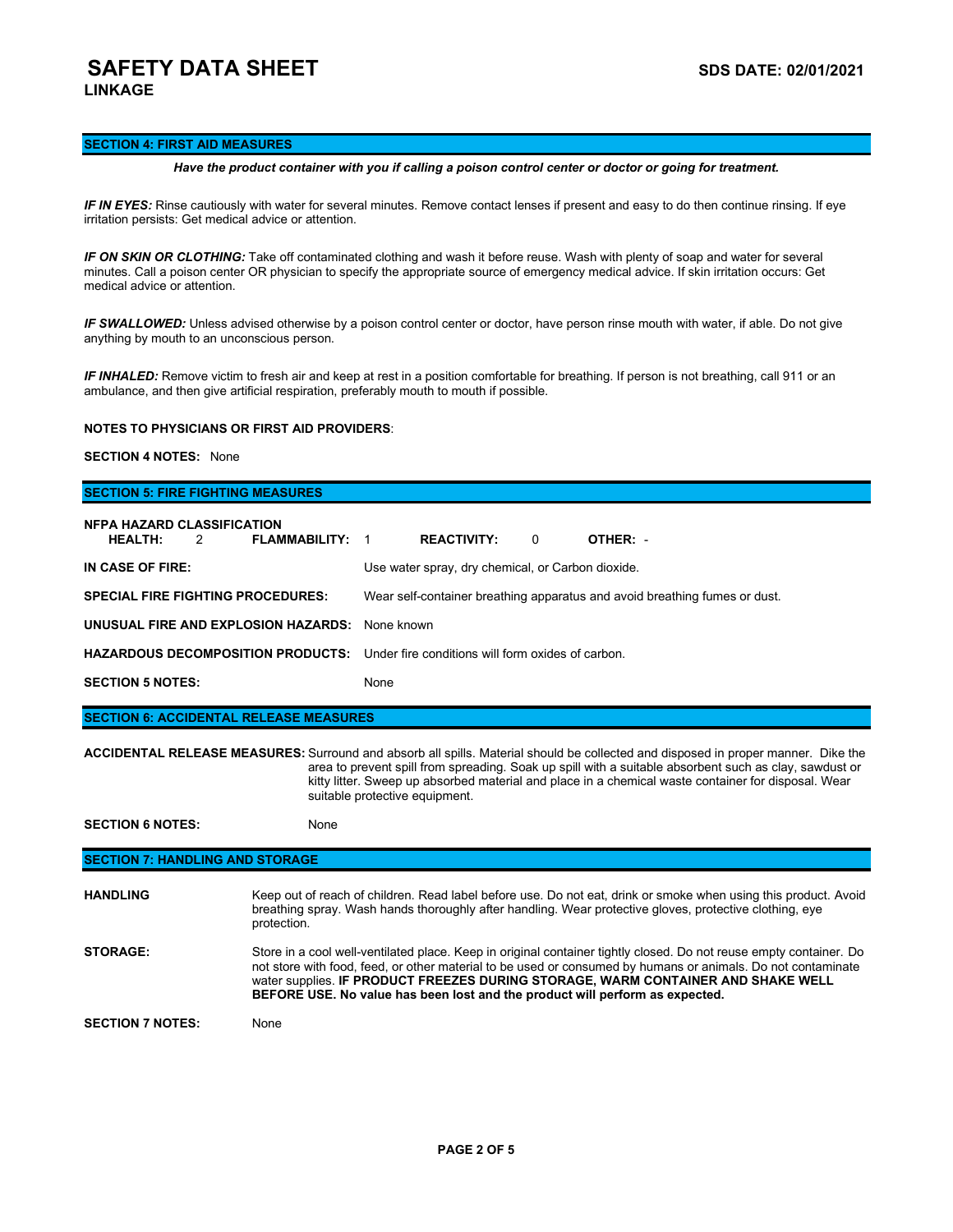# **SAFETY DATA SHEET** SAFETY **SAFETY** DATA SHEET

## **SECTION 8: EXPOSURE CONTROLS/PERSONAL PROTECTION**

|                                                                                                                                                                                                         | <b>OSHA</b>                       |                                                                                                                                                                                              | <b>ACGIH</b>                                                                |                                                                 | <b>NIOSH</b> |                                                                                |  |  |  |
|---------------------------------------------------------------------------------------------------------------------------------------------------------------------------------------------------------|-----------------------------------|----------------------------------------------------------------------------------------------------------------------------------------------------------------------------------------------|-----------------------------------------------------------------------------|-----------------------------------------------------------------|--------------|--------------------------------------------------------------------------------|--|--|--|
|                                                                                                                                                                                                         | <b>PEL</b>                        | <b>STEL</b>                                                                                                                                                                                  | <b>PEL</b>                                                                  | STEL                                                            | <b>PEL</b>   | STEL                                                                           |  |  |  |
| Propionic Acid 79-09-4                                                                                                                                                                                  |                                   |                                                                                                                                                                                              | 10 ppm TWA                                                                  |                                                                 |              | 10 ppm TWA; 30 mg/m <sup>3</sup> TWA<br>15 ppm STEL; 45 mg/m <sup>3</sup> STEL |  |  |  |
| HMIS= <mark>B</mark>                                                                                                                                                                                    |                                   |                                                                                                                                                                                              |                                                                             |                                                                 |              |                                                                                |  |  |  |
| <b>VENTILATION:</b>                                                                                                                                                                                     |                                   |                                                                                                                                                                                              | Normal room ventilation (mechanical) or outdoor use should be satisfactory. |                                                                 |              |                                                                                |  |  |  |
| <b>RESPIRATORY PROTECTION:</b>                                                                                                                                                                          |                                   | Not necessary unless ventilation is inadequate. Then use OSHA or NIOSH approved respirator, as<br>appropriate.                                                                               |                                                                             |                                                                 |              |                                                                                |  |  |  |
| <b>EYE PROTECTION:</b>                                                                                                                                                                                  | Safety glasses with side shields. |                                                                                                                                                                                              |                                                                             |                                                                 |              |                                                                                |  |  |  |
| <b>SKIN PROTECTION:</b><br>Chemical gloves, long-sleeved shirts and pants.<br>Eye wash and safety shower should be easily accessible.<br>OTHER PROTECTIVE CLOTHING OR EQUIPMENT:<br>Dust mask optional. |                                   |                                                                                                                                                                                              |                                                                             |                                                                 |              |                                                                                |  |  |  |
| <b>WORK HYGIENIC PRACTICES:</b>                                                                                                                                                                         |                                   | Wash thoroughly with soap and water after handling product and before eating, drinking, or using<br>tobacco products. Clean affected clothing, shoes, and protective equipment before reuse. |                                                                             |                                                                 |              |                                                                                |  |  |  |
| <b>EXPOSURE GUIDELINES:</b>                                                                                                                                                                             |                                   | If exposed, see section 4 for acute exposure first aid.                                                                                                                                      |                                                                             |                                                                 |              |                                                                                |  |  |  |
| <b>SECTION 8 NOTES:</b>                                                                                                                                                                                 | None                              |                                                                                                                                                                                              |                                                                             |                                                                 |              |                                                                                |  |  |  |
| <b>SECTION 9: PHYSICAL AND CHEMICAL PROPERTIES</b>                                                                                                                                                      |                                   |                                                                                                                                                                                              |                                                                             |                                                                 |              |                                                                                |  |  |  |
| <b>APPEARANCE:</b>                                                                                                                                                                                      | Clear, light blue                 |                                                                                                                                                                                              |                                                                             |                                                                 |              |                                                                                |  |  |  |
| ODOR:<br><b>ORDER THRESHOLD;</b>                                                                                                                                                                        | Slight ammonia<br>Not known       |                                                                                                                                                                                              | <b>METHOD USED:</b><br><b>FLAMMABILITY</b> (solid, gas):                    |                                                                 |              | <b>PMCC</b><br>Can burn                                                        |  |  |  |
| <b>PHYSICAL STATE:</b>                                                                                                                                                                                  | Liquid                            |                                                                                                                                                                                              |                                                                             | <b>FLAMMABLE LIMITS IN AIR, UPPER: Unknown</b><br>(% BY VOLUME) |              | <b>LOWER: Unknown</b>                                                          |  |  |  |
| pH AS SUPPLIED:<br>pH (Other):                                                                                                                                                                          | 8.0 to 9 dilute                   |                                                                                                                                                                                              |                                                                             | <b>VAPOR PRESSURE (mmHg):</b>                                   | @            | F: Unknown<br>C: Unknown                                                       |  |  |  |
| <b>INITIAL BOILING POINT:</b>                                                                                                                                                                           | <b>F:</b> Unknown<br>C: Unknown   |                                                                                                                                                                                              |                                                                             | VAPOR DENSITY (AIR = 1):                                        | @            | F: Unknown                                                                     |  |  |  |
| <b>BOILING POINT RANGE:</b>                                                                                                                                                                             | F: Unknown<br>C: Unknown          |                                                                                                                                                                                              |                                                                             |                                                                 |              | C: Unknown                                                                     |  |  |  |
| <b>MELTING POINT:</b>                                                                                                                                                                                   | F: Unknown                        |                                                                                                                                                                                              |                                                                             | <b>RELATIVE DENSITY:</b>                                        |              | 1.131 to 1.158                                                                 |  |  |  |
|                                                                                                                                                                                                         | C: Unknown                        |                                                                                                                                                                                              |                                                                             | <b>EVAPORATION RATE:</b><br><b>BASIS (butyl acetate=1):</b>     |              | Unknown                                                                        |  |  |  |
| <b>FREEZING POINT:</b>                                                                                                                                                                                  | <b>F:</b> Unknown<br>C: Unknown   |                                                                                                                                                                                              |                                                                             | <b>SOLUBILITY IN WATER:</b>                                     |              | Soluble                                                                        |  |  |  |
| <b>FLASH POINT:</b>                                                                                                                                                                                     | F: > 200<br>C: >93                |                                                                                                                                                                                              |                                                                             |                                                                 |              |                                                                                |  |  |  |

## **SECTION 9 NOTES: VALUES ARE NOT PRODUCT SPECIFICATIONS.**

Note: These physical data are typical values based on material tested but may vary from sample to sample. Typical values should not be construed as a guaranteed analysis of any specific lot or as specification items.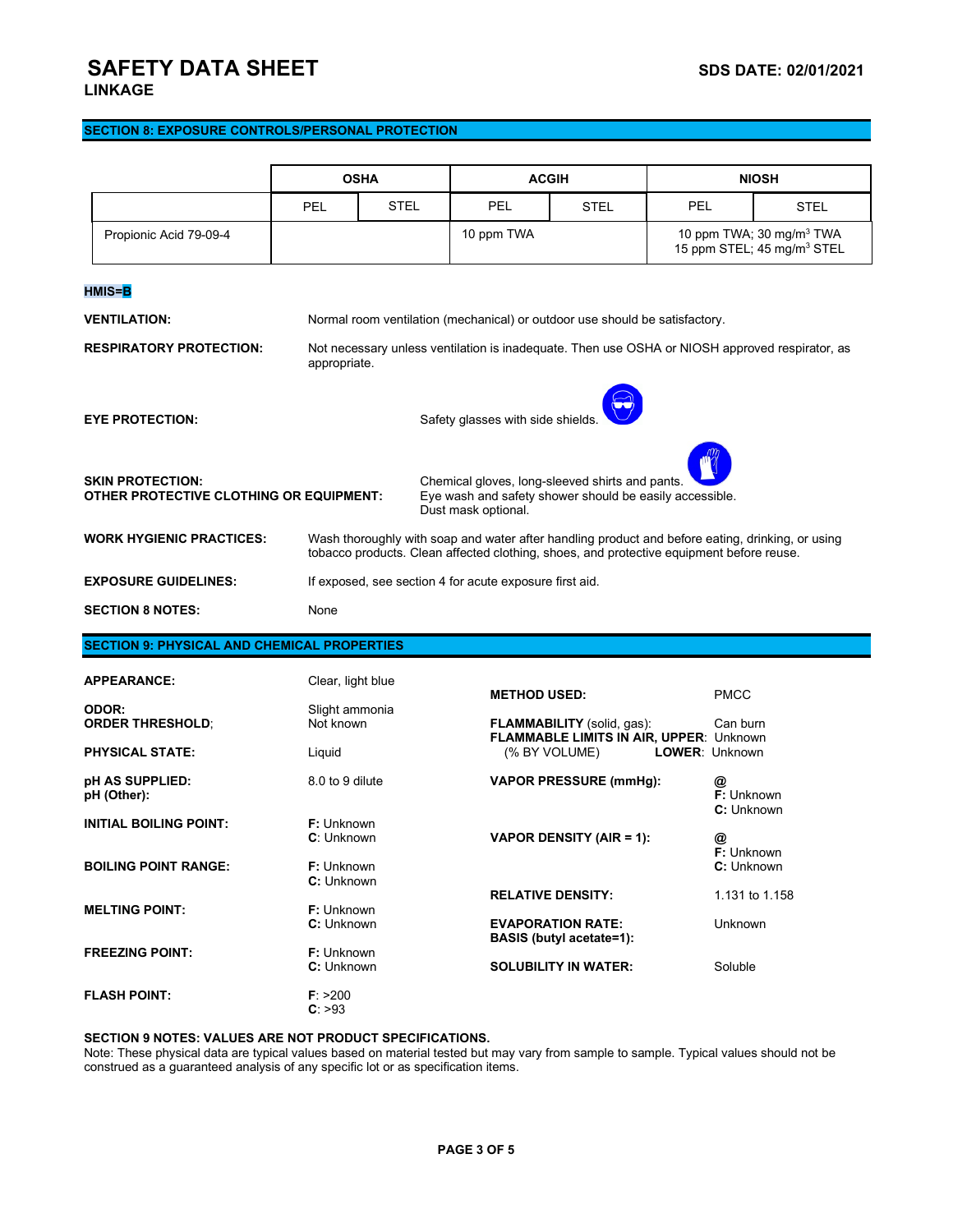# **SAFETY DATA SHEET** SAFETY **SAFETY** DATA SHEET

## **LINKAGE**

| <b>SECTION 10: STABILITY AND REACTIVITY</b>                  |                                                                                                                                                                                                                              |  |  |  |  |
|--------------------------------------------------------------|------------------------------------------------------------------------------------------------------------------------------------------------------------------------------------------------------------------------------|--|--|--|--|
| $\boldsymbol{\circledbullet}$<br><b>STABILITY:</b><br>Stable | ( )<br>Unstable                                                                                                                                                                                                              |  |  |  |  |
| <b>CONDITIONS TO AVOID (STABILITY):</b>                      | None known.                                                                                                                                                                                                                  |  |  |  |  |
| INCOMPATIBILITY (MATERIAL TO AVOID):                         | None known.                                                                                                                                                                                                                  |  |  |  |  |
| <b>HAZARDOUS DECOMPOSITION OR BY-PRODUCTS:</b>               | Stable except when exposed to the above materials or fire conditions.                                                                                                                                                        |  |  |  |  |
| <b>HAZARDOUS POLYMERIZATION:</b>                             | Will not occur                                                                                                                                                                                                               |  |  |  |  |
| <b>CONDITIONS TO AVOID (POLYMERIZATION):</b> None known      |                                                                                                                                                                                                                              |  |  |  |  |
| <b>SECTION 10 NOTES:</b>                                     | None                                                                                                                                                                                                                         |  |  |  |  |
| <b>SECTION 11: TOXICOLOGICAL INFORMATION</b>                 |                                                                                                                                                                                                                              |  |  |  |  |
| <b>TOXICOLOGICAL INFORMATION:</b>                            | None                                                                                                                                                                                                                         |  |  |  |  |
| <b>MIXTURE TOXICITY</b>                                      | Not available                                                                                                                                                                                                                |  |  |  |  |
| <b>COMPONENT TOXICITY</b>                                    | Not available                                                                                                                                                                                                                |  |  |  |  |
| <b>SECTION 11 NOTES:</b>                                     | None                                                                                                                                                                                                                         |  |  |  |  |
| <b>SECTION 12: ECOLOGICAL INFORMATION</b>                    |                                                                                                                                                                                                                              |  |  |  |  |
| <b>ECOLOGICAL INFORMATION:</b>                               | None                                                                                                                                                                                                                         |  |  |  |  |
| <b>ECOTOXICITY:</b>                                          | Not available                                                                                                                                                                                                                |  |  |  |  |
| <b>BIOACCUMULATIVE POTENTIAL:</b>                            | Not available                                                                                                                                                                                                                |  |  |  |  |
| <b>MOBILITY IN SOIL:</b>                                     | Not available                                                                                                                                                                                                                |  |  |  |  |
| <b>OTHER ADVERSE EFFECTS:</b>                                | Not available                                                                                                                                                                                                                |  |  |  |  |
| <b>SECTION 12 NOTES:</b>                                     | None                                                                                                                                                                                                                         |  |  |  |  |
| <b>SECTION 13: DISPOSAL CONSIDERATIONS</b>                   |                                                                                                                                                                                                                              |  |  |  |  |
|                                                              |                                                                                                                                                                                                                              |  |  |  |  |
| <b>WASTE DISPOSAL METHOD:</b>                                | Do not contaminate water, food or feed by storage or disposal. Dispose of contents in container to an<br>approved waste disposal facility in accordance with all local, regional, national and international<br>regulations. |  |  |  |  |
| <b>CONTAINER DISPOSAL:</b>                                   | Triple rinse (or equivalent) adding rinse water to application tank. Offer container for recycling or<br>dispose of in a sanitary landfill or by other procedures approved by local, state, and national<br>regulations.     |  |  |  |  |
| <b>RCRA HAZARD CLASS:</b>                                    | None                                                                                                                                                                                                                         |  |  |  |  |
|                                                              |                                                                                                                                                                                                                              |  |  |  |  |